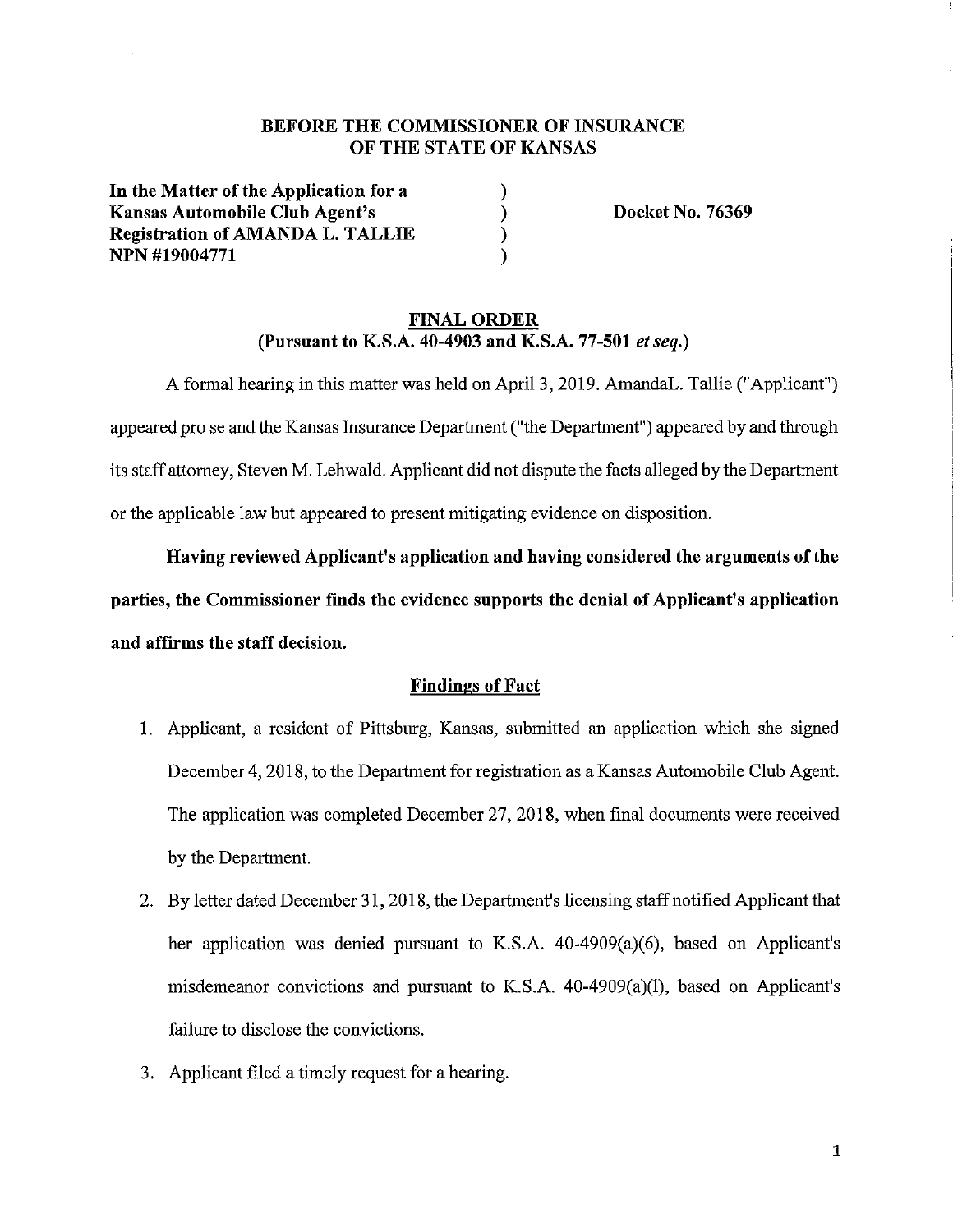4. The Presiding Officer is the Assistant Commissioner of Insurance acting on behalf of the

Commissioner of Insurance as the agency head as provided in K.S.A. 77-547.

5. Background question 3 of the application asks:

Have you ever been convicted of or pied guilty or nolo contendere (no contest) to any misdemeanor or felony, or do you currently have any pending misdemeanor or felony charges filed against you?

6. Applicant answered "no."

| 7. |         |  |
|----|---------|--|
|    | . .<br> |  |
|    |         |  |
|    |         |  |
|    |         |  |
|    |         |  |

- 8. Applicant testified that some of the convictions arose out of a
- 9. Applicant stated that she worked successfully for an automobile dealer for five years. That position required she pay close attention to detail.
- 10. Applicant explained that she failed to disclose the convictions because she thought the question referred to felony convictions. She acknowledged that she was mistaken.
- 11. Department staff indicated that agents registered to sell an automobile club insurance must be attentive to detail. Applicant's failure to complete an application for a license accurately raises doubts about her ability to perform the work of an agent. Further, it was noted that the convictions for assault and battery were serious and raised a question about whether Applicant could pose a danger to the public in the future.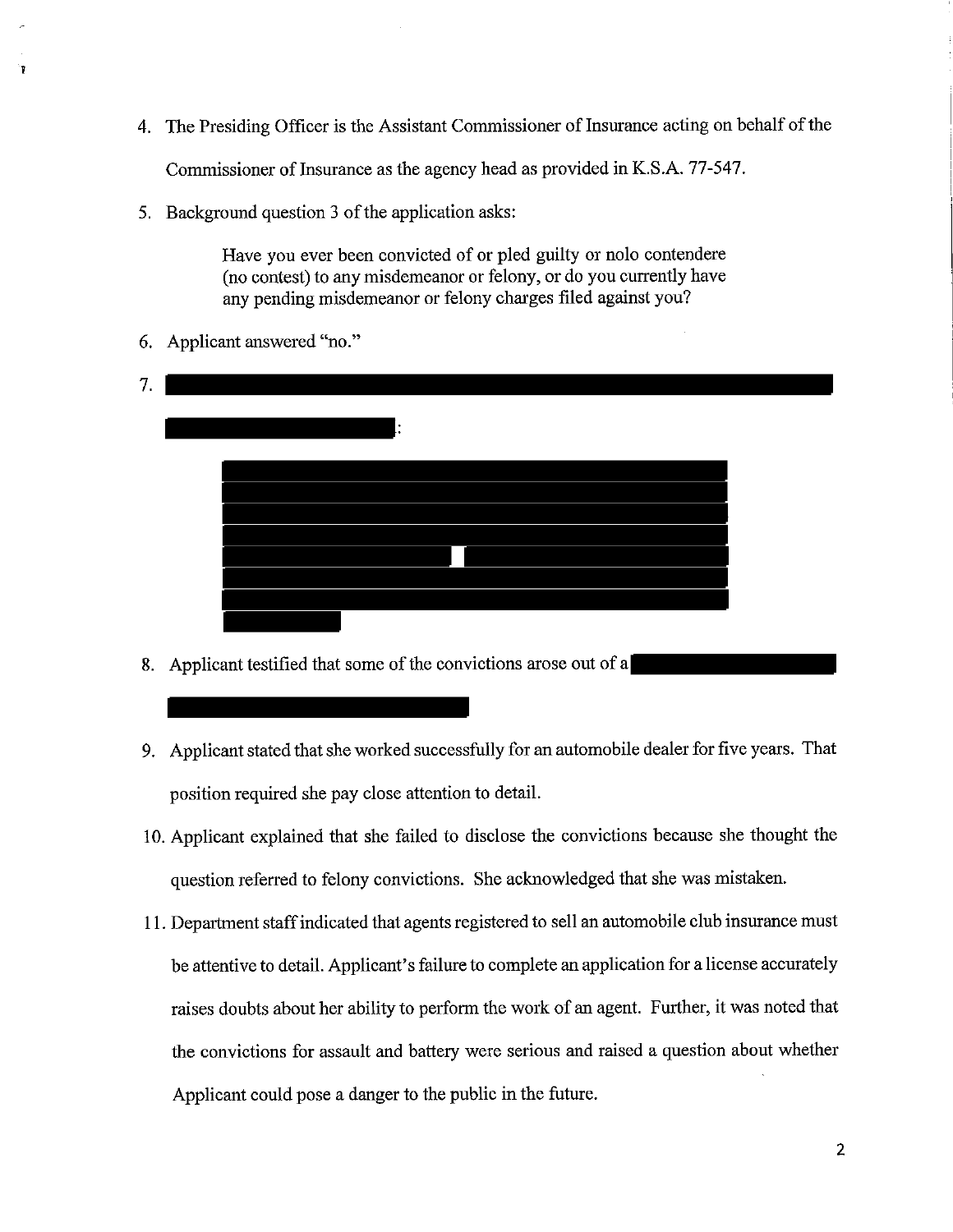#### **Applicable Law**

- 12. Before granting an application for registration as a Kansas Automobile Club Agent, the Commissioner shall determine if the "applicant is of good reputation and ... is otherwise qualified .... " K.S.A. 40-2508 (b).
- 13. The Kansas Supreme Court has not had occasion to discuss the factors the Commissioner should consider when exercising her discretion under K.S.A. 40-2508(b ), but it has listed the factors to be considered in determining whether a former attorney should be readmitted to the practice of law. They are:

(1) the present moral fitness of the petitioner; (2) the demonstrated consciousness of the wrongful conduct and disrepute which the conduct has brought the profession; (3) the extent of petitioner's rehabilitation; (4) the seriousness of the original misconduct; (5) conduct subsequent to discipline; (6) the time elapsed since the original discipline; (7) the petitioner's character, maturity and experience at the time of the original discipline; and (8) the petitioner's present competence in legal skills. *State* v. *Russo,* 210 Kan. 5, 6,630 P.2d 711 (1981).

The Kansas Supreme Court held that the same factors applied in considering reinstatement to practice law were equally relevant to the practice of medicine. *Vakas* v. *Kansas Bd. of Healing Arts,* 248 Kan. 589, 600, 808 P.2d 1355, 1364 (1991). The Commissioner considers the direction given on the exercise of discretion in granting legal and medical licenses are appropriate to use for guidance in granting licenses or registrations for insurance agents.

14. Pursuant to K.S.A. 77-526(a), the Assistant Commissioner of Insurance acting on behalf of the Commissioner of Insurance as the agency head, as provided in K.S.A. 77-547, is empowered to render a Final Order.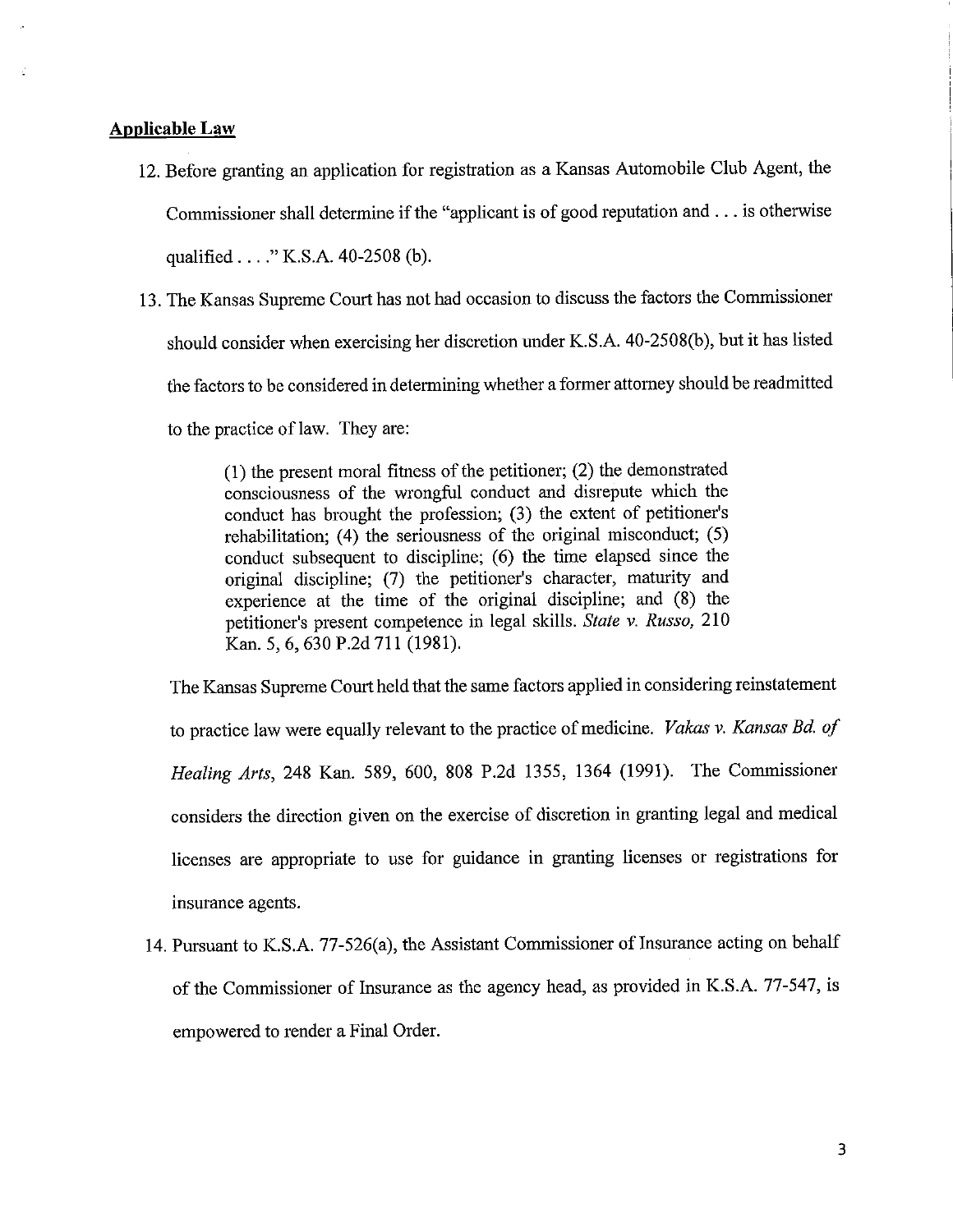#### **Conclusions of Law**

- 15. The Commissioner has jurisdiction over Applicant as well as the subject matter of this proceeding, and such proceeding is held in the public interest.
- 16. The Assistant Commissioner of Insurance is acting on behalf of the Commissioner of Insurance as the agency head and is empowered to render a Final Order.
- 17. The Commissioner has considered the factors most favorable to Applicant especially that she has had no convictions since 2007, that some of the convictions may have arisen out of of  $\mathbf{I}$  , and that she has been successfully employed

by an automobile dealer for five years.

18. The Commissioner has considered the factors that weigh most heavily against Applicant, chiefly that the offenses were serious and that Applicant failed to disclose them.

#### **Policy Reasons**

Before issuing a Kansas Automobile Club Agent Registration, the Commissioner must determine that the applicant is of good reputation and is qualified. K.S.A. 40-2508 (b ).

Pursuant to K.S.A. 40-2508 (b), the Commissioner finds that Applicant's registration should be denied because Applicant has been involved in the criminal justice system and failed to disclose the convictions. The Commissioner has concluded that it is not in the interest of public to issue an agent registration to Applicant.

# **THE COMMISSIONER OF INSURANCE THEREFORE ORDERS THAT denial of Applicant's application for a Kansas Automobile Club Agent Registration AFFIRMED.**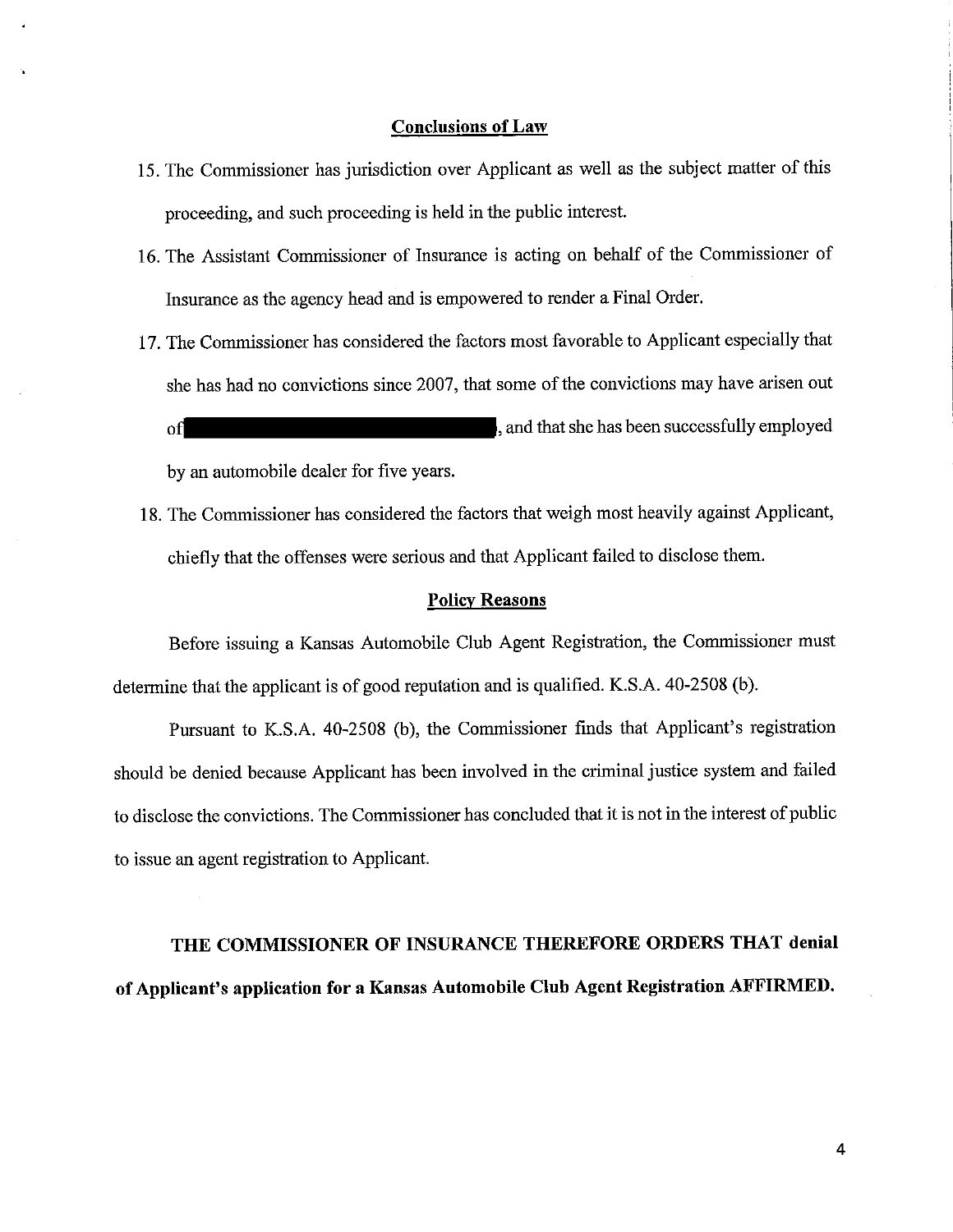# IT IS SO ORDERED THIS  $2\pi$ , DAY OF MAY 2019, IN THE CITY OF **TOPEKA, COUNTY OF SHAWNEE, STATE OF KANSAS.**



Vicki Schmidt Commissioner of Insurance

BY:

Barbara W. Rankin Assistant Commissioner Hearing Officer

# **NOTICE**

Pursuant to K.S.A. 77-601 *et seq.*, Applicant is entitled to judicial review of this Final Order. The petition for judicial review must be filed within thirty (30) days of service of this Final Order (plus three [3] days for service by mail pursuant to K.S.A. 77-531). In the event Applicant files a petition for judicial review pursuant to K.S.A. 77-613(e), the Agency Officer to be served on behalf of the Kansas Insurance Department is:

Justin L. McFarland, General Counsel Kansas Insurance Department 420 SW 9th Street Topeka, KS 66612

## **CERTIFICATE OF SERVICE**

I hereby certify tbat I served a true and correct copy of the above-and foregoing Final Order upon Applicant by causing a copy of the same to be deposited in the United States mail, first class postage prepaid, on the  $\frac{2d}{d}$  day of May 2019, addressed to the following:

Amanda L. Tallie Pittsburg, KS *Applicant* 

and hand-delivered to the following: